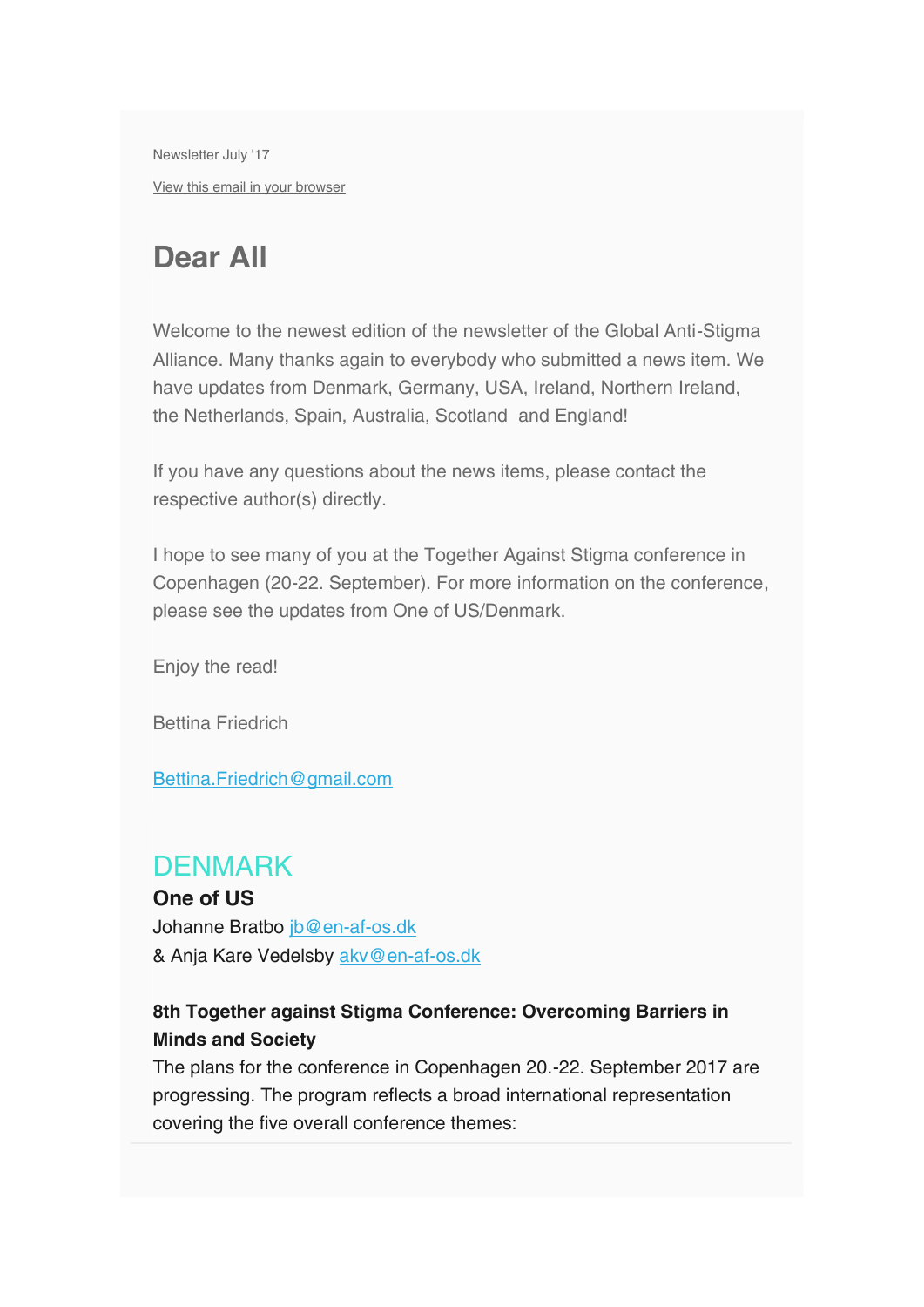- People with lived experience of mental illness, their peers, relatives and carers
- Professionals, staff and clinical practice
- Youth and other special population groups
- Work and social inclusion
- Communication and the media

The program has just been released and can be found

here: http://againststigma2017.com/images/Program/Program\_Website.pdf You can register

here: http://againststigma2017.com/index.php/registration. We have sent special information and instructions to the national and regional anti-stigma programs and campaigns represented at the conference inviting them to be available for dialogue with conference delegates.

 Stay updated about the conference by registering for the conference newsletter

here: http://againststigma2017.com/index.php/newsroom/newsletter

 Please help us disseminate information about the conference to your colleagues and network!

#### Preconference for GASA members

Furthermore we are currently planning a preconference meeting for the GASA members 18. and 19. September. 28<sup>th</sup> June GASA members have received our proposals for structuring and focusing the two days.

# **GERMANY**

German Mental Health Alliance Heike Becker Heike.Becker@lvr.de Harald Zäske

New social media campaign "Dein Kopf voller Fragen": The German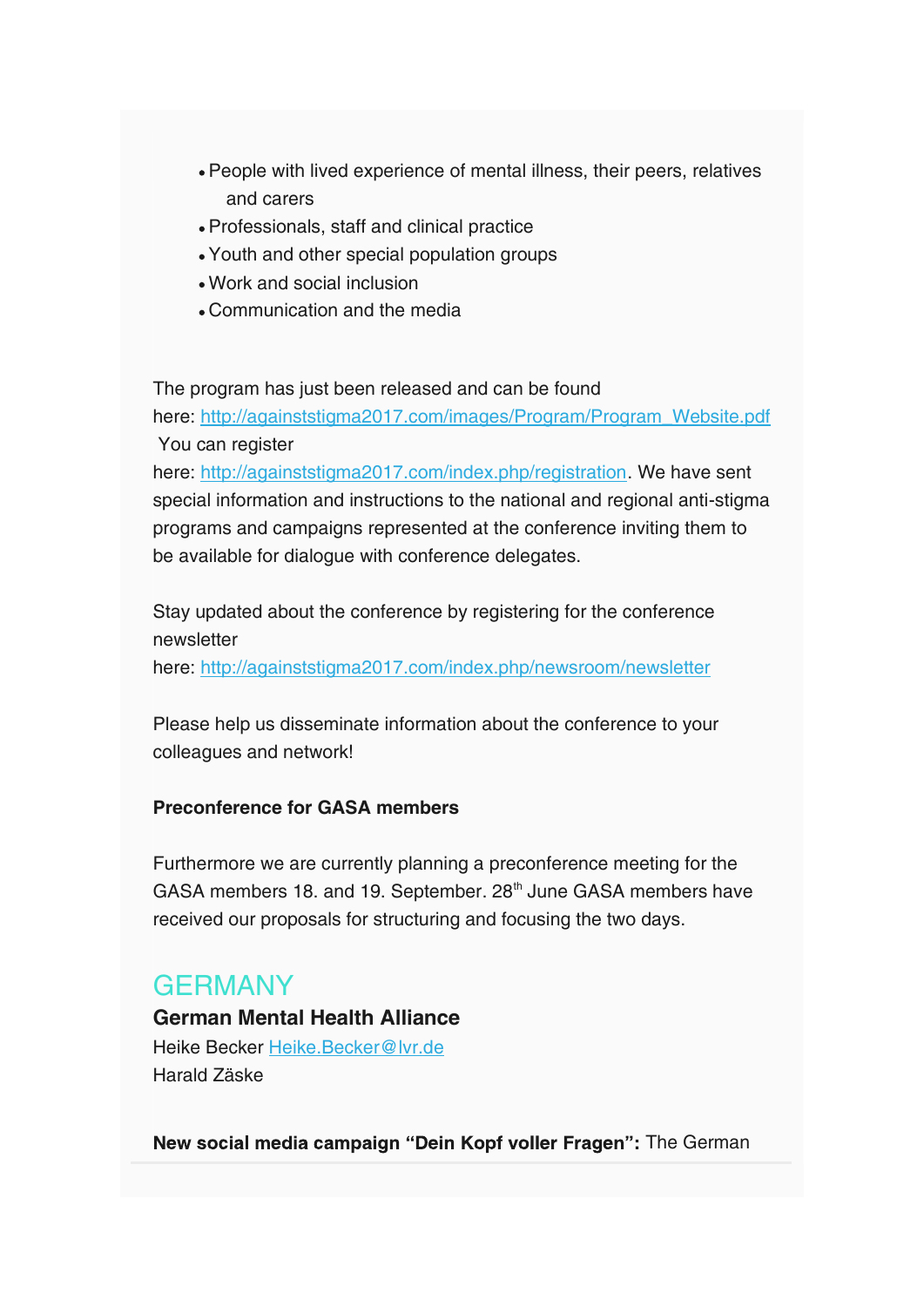Mental Health Alliance recently has launched its new social media campaign "Dein Kopf voller Fragen" to promote mental health prevention in young adults aged 18 to 34. The campaign aims to educate on protective health behavior, to encourage help seeking, and to reduce the stigma of people with mental illness. The project is funded by the German Federal Ministry of Health.

"Dein Kopf voller Fragen" so far has launched a Fan Site on Facebook and a Twitter channel posting both educational and entertaining formats along with personal testimonials of people with mental illness. Posts focus on a healthy life style and various forms of stress coping. A set of animated videos on various mental illnesses is planned for the next months. The first months show positive media resonance for humorous, entertaining formats and also high content interaction rates.

Symposium on the WPA World Congress 2017 in Berlin: The German Mental Health Alliance will hold a symposium on "Mental Health" Awareness-Campaigns – Challenges and Best Practices" on the WPA World Congress 2017 from 8th -12th October presenting case studies from the UK, India and Germany.

About the German Mental Health Alliance: The German Mental Health Alliance is a cross-diagnosis, Germany-wide network that unites about 90 organizations in the field of mental health including user and relative organizations, medical associations , charities, and authorities. Its speaker is Prof. Wolfgang Gaebel (Heinrich-Heine-University Düsseldorf). The German Mental Health Alliance aims to combat the stigma of people with mental illness and to advance mental health prevention in the population. Its legal body is the German Association for Psychiatry, Psychotherapy and Psychosomatics (DGPPN).

www.seelischegesundheit.net www.aktionswoche.seelischegesundheit.net www.twitter.com/ABSG\_DE www.facebook/seelischegesundheit

# USA

Bring Change to Mind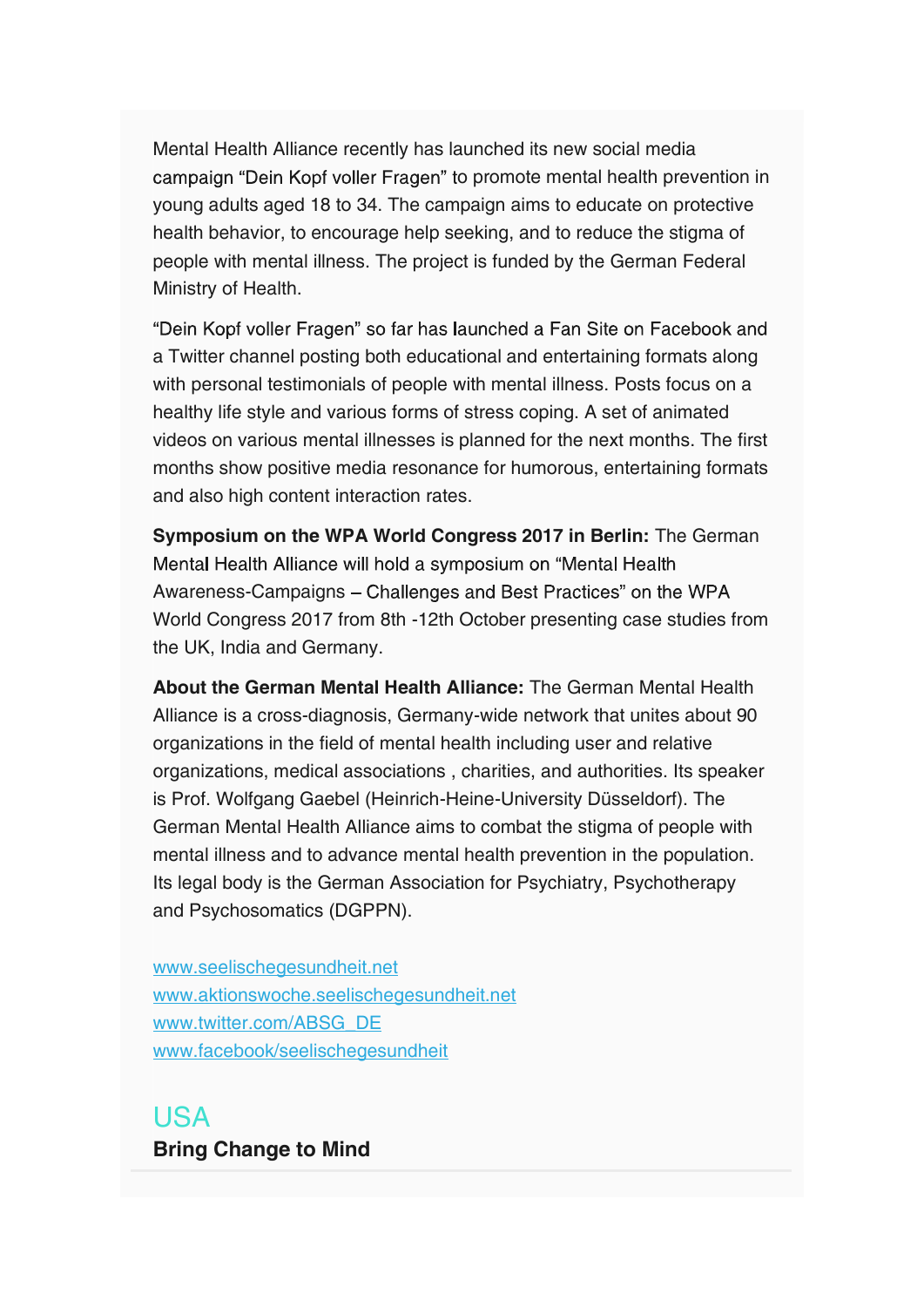Pamela Herington pharrington@bringchange2mind.org

Bring Change to Mind (BC2M) is thrilled to announce the launch of a fifth PSA campaign, Talk to Anyone.<br>http://www.bringchange2mind.org/learn/psas/talk-to-anyone

 Sometimes, beginning a conversation is hard. We've found this to be especially true with mental health. But, with the right tools, it's possible to talk openly with everyone in our lives. So, this year, we focused on one of the biggest challenges in discussing mental health: Getting Started.

 To create Talk to Anyone, we gathered a small group of performers and asked them to role-play different mental health conversations, touching on various relationships and diagnoses. While together, we learned that many had joined us because they identified with the challenge of stigma and, during filming, they used their own experiences as inspiration. The result is a series of interactions that demonstrate how real connections are possible through dialogue.

 This campaign includes 7 videos, 5 behind-the-scenes interviews, 3 print pieces, 3 radio spots, and a variety of digital and out of home options. As with previous PSAs, all of these components are viewable on the BC2M website and social platforms, and have been placed into media rotation. There is no end date for any of the campaigns, allowing this important work to touch millions of people each year and to start the conversation about mental health around the world. Additionally, an interactive Talk Tool was created to accompany this campaign. It lives on the BC2M website, and offers a series of openers and icebreakers to help people start talking about mental health. This content will be continually updated and further developed so check back frequently!

 Please note! This tool is meant to show the many ways you can talk about mental health with the people in your life. But, everyone's experience is different. So, if you think, "Wait, that's not how I feel," you're probably not alone. Use these words as inspiration, but feel free to find your own. The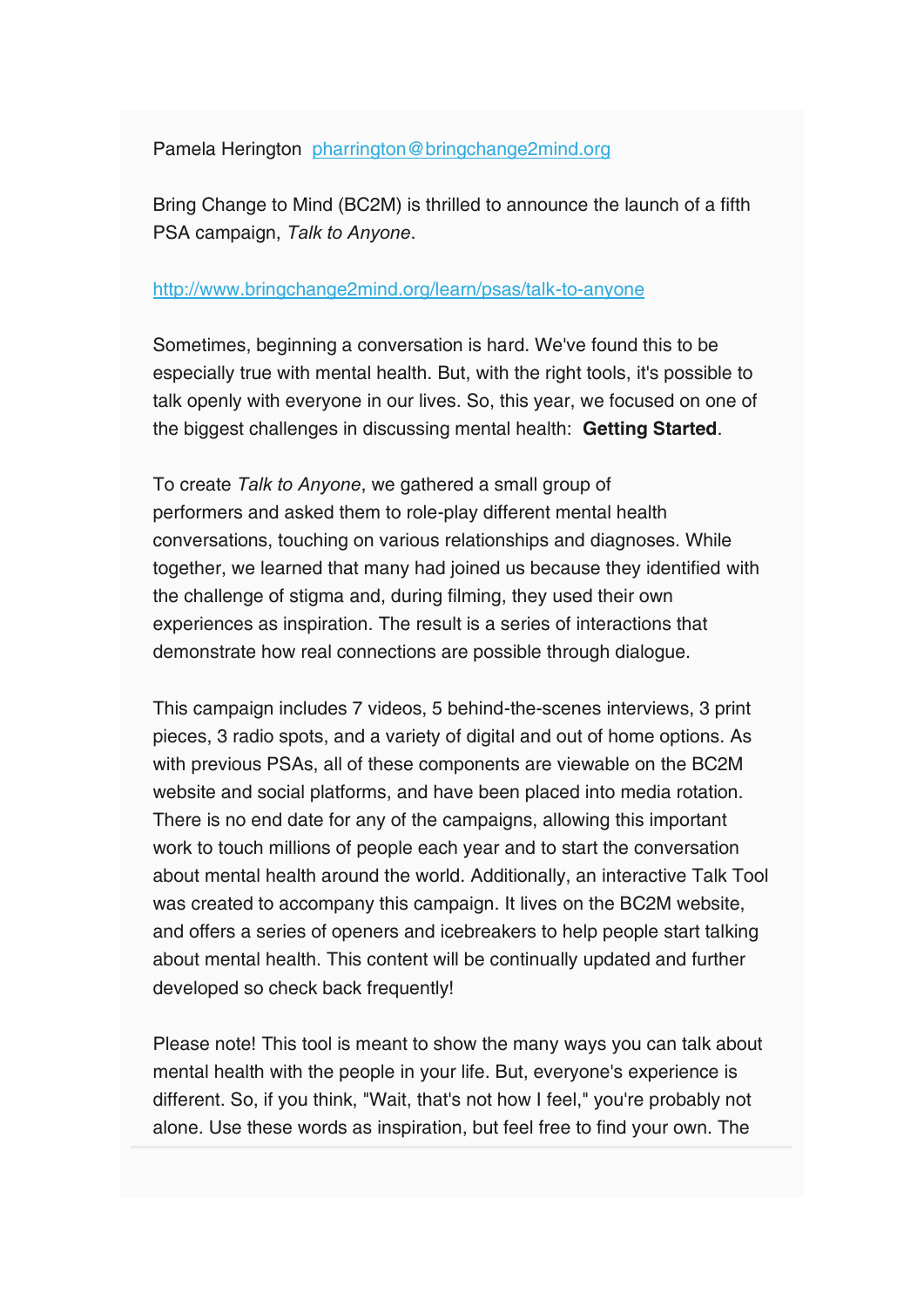important thing is just starting the conversation. Please watch and share!

## IRELAND

#### See Change Celine Moran cmoran@seechange.ie

See Change Ireland - Green Ribbon Campaign, May 2017

The Green Ribbon campaign aims to reduce the stigma associated with mental health by seeking to change attitudes and behaviours relating to mental health thereby creating an open and positive environment. See Change works with a number of partner organisations to promote a large number of events throughout Ireland during the month of May. This is the 5<sup>th</sup> annual green ribbon campaign and over 500,000 green ribbons have been distributed to homes, workplaces, colleges and community groups throughout Ireland. Nationally representative research focusing on stigma in key settings including the workplace was presented as part of the green ribbon campaign resulting in significant coverage in digital and print media. Research will also be undertaken in June / July to evaluate the impact of the Green Ribbon campaign in reducing the stigma associated with mental health.

# NORTHERN IRELAND

#### Change Your Mind

Joanne English j.english@inspirewellbeing.org

"Change Your Mind" is Northern Ireland's mental health anti-stigma campaign. Our work aims to open up the conversation about stigma and create meaningful opportunities to reduce its impact. We work collaboratively with schools, universities and workplaces. In recent months, we have worked on a number of projects across these sectors, here is a flavour of the work to date.

TV Campaign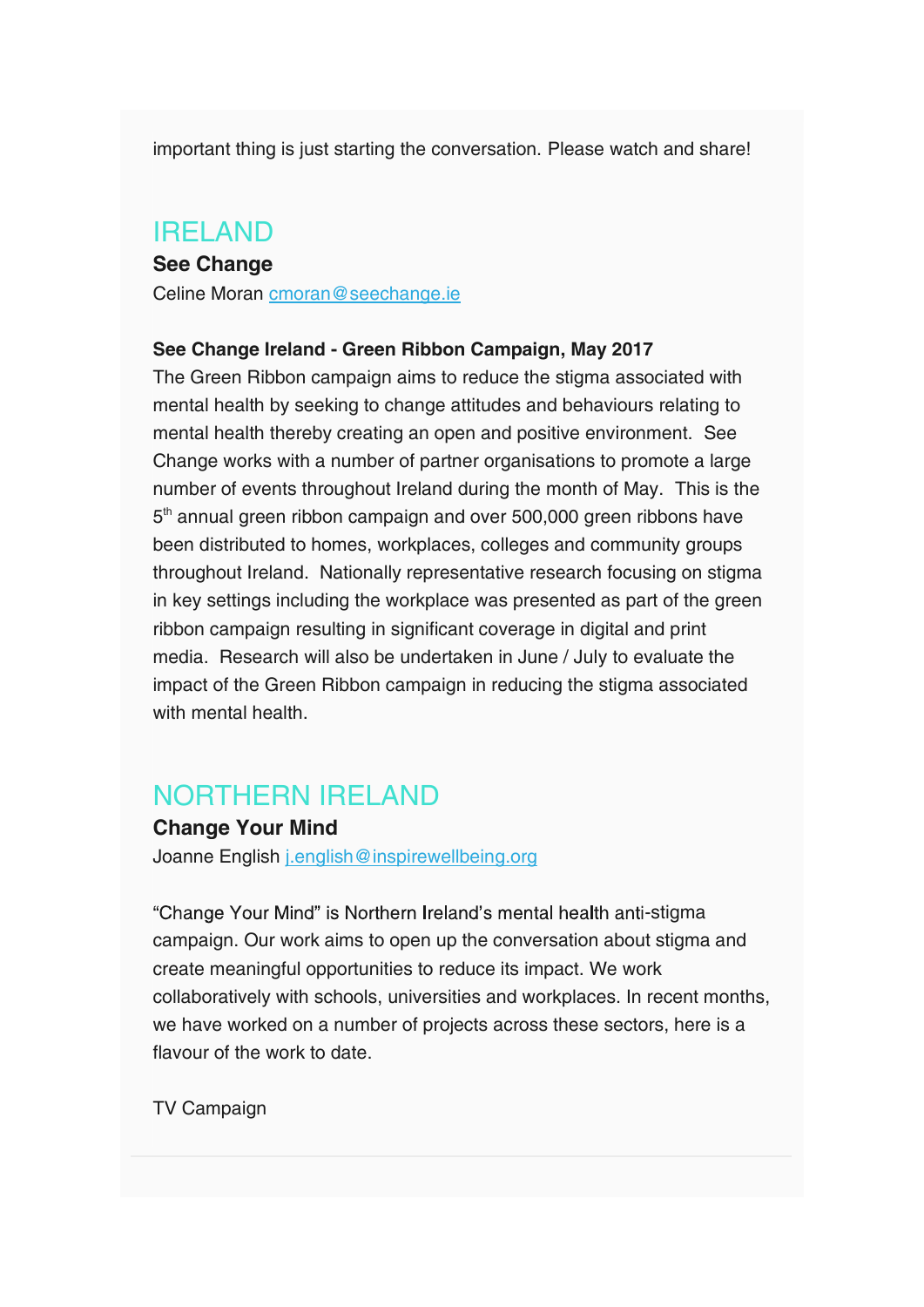"Helping Others" debuted on NI television in Sept / October and told the story of two men, one of whom is struggling with his mental health. To view the video, please visit www.changeyourmindni.org . This commercial was seen across the region on UTV, ITV and Channel Four. The campaign is part of a wider programme of work in schools and work places to help reduce stigma around mental health and has been partly funded by Comic Relief.

Phase 2 of the campaign introduces a TV advert called 'Life-changing' which encourages the public to reach out and support someone they know who may be experiencing problems with their mental health. The key message is that asking, listening and talking to someone with a mental health problem can be the start of their road to recovery. Just a few little words can make a massive difference to someone who may need help.

#### Mental Health Workplace Charter

Change Your Mind has been a key partner in the development and implementation of the Mental Health Charter which was launched by the NI Equality Commission in winter 2016. This is a voluntary commitment by an emplover and shows an organisation's willingness to work with all the partners in this initiative to ensure that Northern Ireland's workplaces are more supportive of people who find themselves having to deal with mental illness. As a first step, we'll be working with signatories to find out how we can build in long-term sustainable information and training support that will help managers identify and offer help and support to staff with mental health issues. There is a wide range of options for other support from our partners that's open to all employers.

#### **Schools**

Change Your Mind is now in every school in Northern Ireland thanks to its digital link up to the C2K online learning platform which is run in all schools across NI. Currently, we are working with a number of primary schools to develop videos and materials for young people who are experiencing the stigma of poor mental health, whether that be themselves or family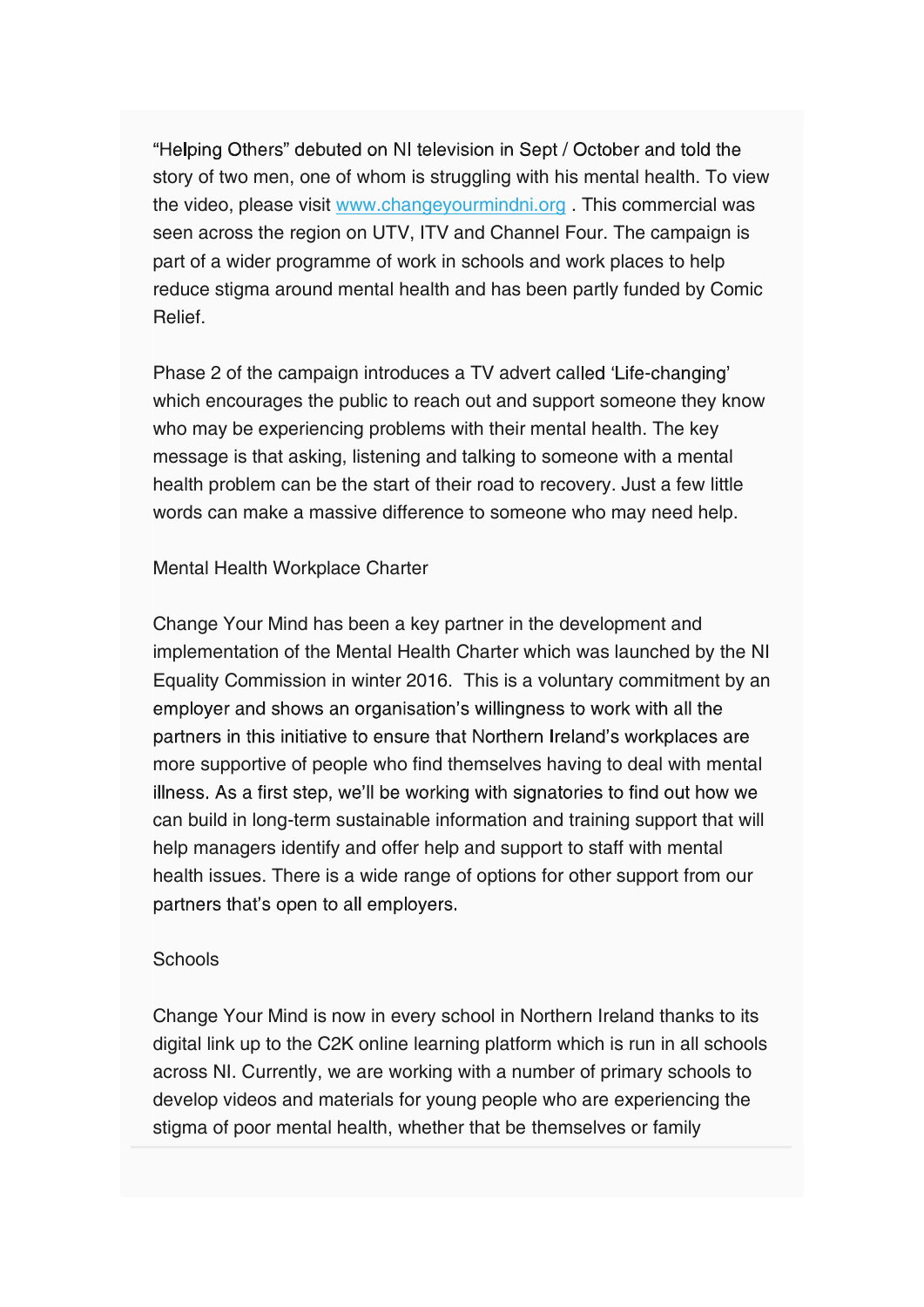members.

# NETHERLANDS

#### Samen Sterk

Judith de Laat j.delaat@samensterkzonderstigma.nl Gerdien Rabbers g.rabbers@samensterkzonderstigma.nl

In this newsletter I'd like to tell you more about the Dutch stigma movement and our mission. I bet it's not that different from other missions!

 Samen Sterk zonder Stigma is working towards a society in which everyone can be open about psychological issues. Exclusion and discrimination against people with a psychological disorder will be banished. That way society will be more equal, more diverse and with a higher quality of life for everyone. In 2018 we actually will consider our mission again, and form more step towards accomplishing our mission.

What is it we do now:

- 1. We make society aware of stigma and its impact;
- 2. We make people aware that they themselves can make a change;
- 3. We try to diminish the experienced exclusion and discrimination;

 Long-term effects are: raising the welfare of people with a psychological disorder and their environment and the reduction of care and social costs. In 2013 Samen Sterk started, amongst others, partner of a large SIRE campaign "The helpline for people without a psychological disease" (https://www.youtube.com/watch?v=GHDyrP2DpeM&list=PLrFvuebSHvoC tzfPwVYyLbvRGzgq8on2O (If you would like an English translation, you can just send me an e-mail and i will send it.)

 At the end of 2012 the Directors Agreement Mental Health Care (Bestuurlijk Akkoord GGZ) was signed, within this agreement there also was a joint de-stigmatisation programme. Samen Sterk executes this programme, and we started with 5 projects: Stigma and ambassadors, Stigma and Work, Stigma within the Mental Health Care and Stigma &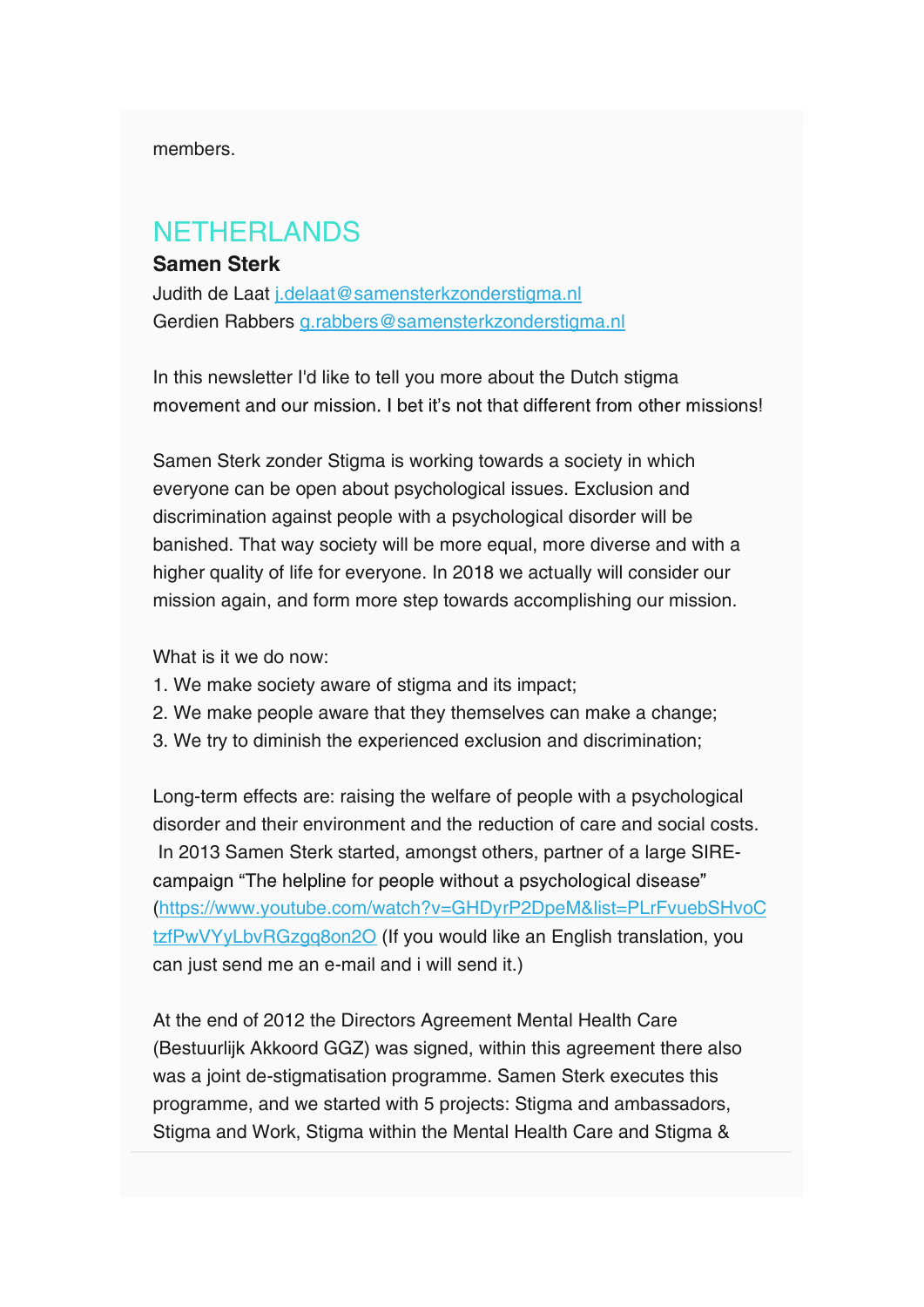Media. This year we started also a project that concentrates on the youth (10-12 years) and a project voor regions in the Netherlands. Until next time!

### SPAIN

#### **Obertament**

Francisco José Eiroa-Orosa, María Lomascolo mlomascolo@obertament.org

#### Obertament's trainings and activism: the impact on people who have experience with mental health problems

Obertament presents the results of the studies on the positive effects of activism and Obertament's training on anti-stigma champions. The study shows reduced levels of self-stigma after the training and an increase of the empowerment and wellbeing of the participants.

The Obertament training for mental health aim to train and empower people who have experience with mental health problems, so they can be themselves who lead the action against stigma discrimination. It is not possible to conceive a project demanding collective rights for a specific stigmatised group without the voice of the members of that group. We think that the fight against stigma and discrimination against people with mental health problems would only have legitimacy if it is led by the people who have had the experience in first person.

 A first prospective study took place in 6 different cities between 2013 and 2015. The aim was to assess the effect on champions' empowerment, their attitudes towards people with mental illness and their stigma and discrimination perception levels after being trained and become an antistigma activist. Data were collected from a sample of 123 champions, using self-administered questionnaires with assessment prior to the training, at the end of the training and 9 months later. The scales used were Community Attitudes toward the Mentally Ill (CAMI), Empowerment Scale (ES), Experienced Discrimination Scale (Janssen). An additional study was carried out with the aim of measuring the effect of the training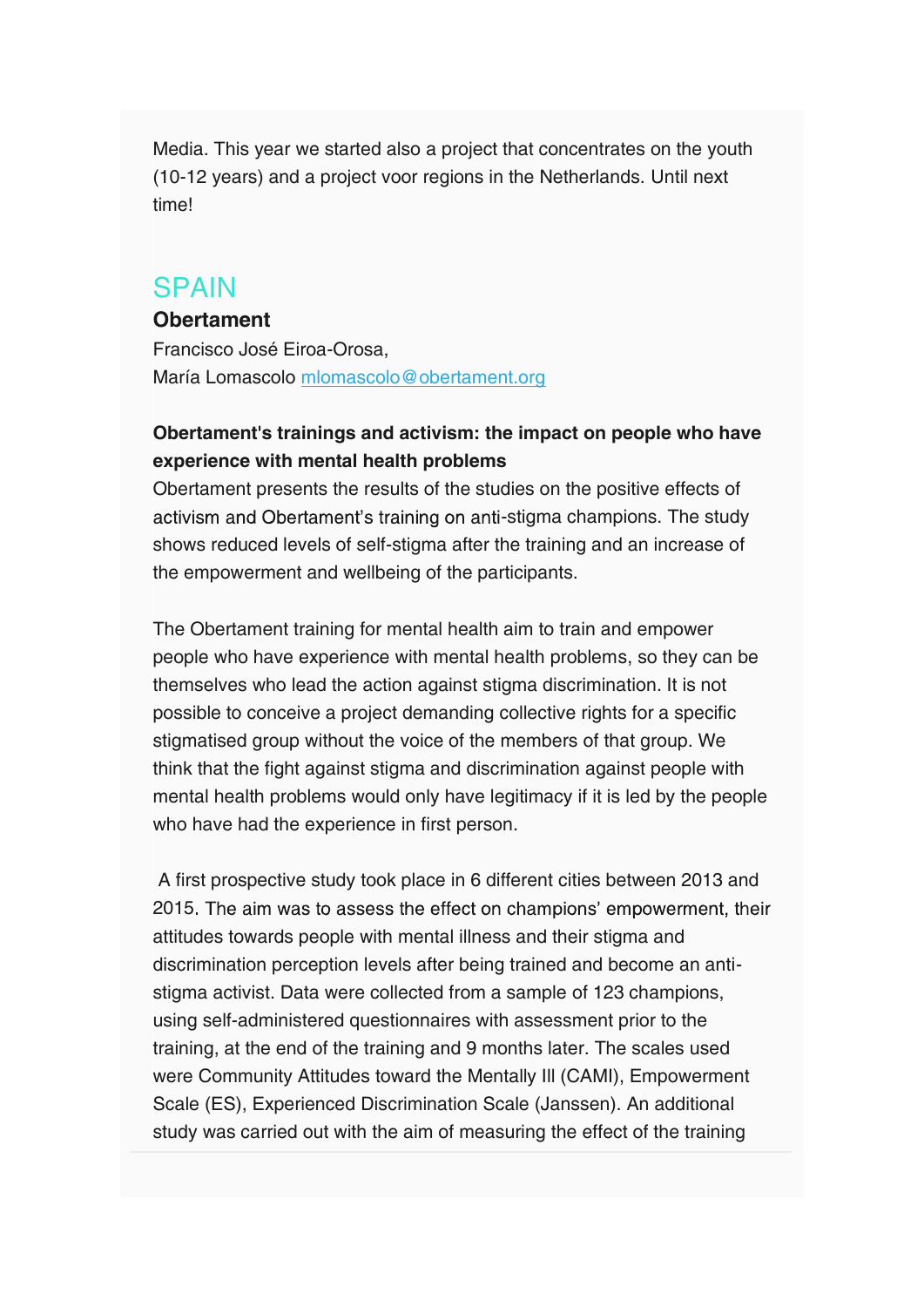on self-stigma and wellbeing levels of the participants, using quantitative method and an experimental, prospective method. The scales used were Internalized Stigma of Mental Illness (ISMI) Scale and Pemberton Happiness Index PHI. The self-administered questionnaires with assessment were filled out before the training and after it.

The Results of the studies show a significant increase on champions' wellbeing and empowerment levels as well as a significant drop of selfstigma levels together with an improvement on attitudes towards people with mental illness.

#### Strategy I'm Like You

Dra. Mª Nieves Martínez- Hidalgo presidenta@fundacioncattellpsicologos.org

#### The importance of volunteering with personal mental health experience in the fight against stigma

On June 23<sup>rd</sup> 2017, the Cattell Psychologists Foundation held the Closing Ceremony for the III Edition of the Soycomotu® Inclusive Training, Creativity and Mental Health Workshops. In this edition, 174 participants with and without mental health problems (MHP) obtained a 80-hour training diploma in different disciplines (theater, cooking, radio and video, literature, photography, history, computering and dance). These workshops are conducted by volunteer monitors without which no solidarity project could succeed.

 "We are looking for angels to transform the world and create people, angels of meteoric wake to touch the heart of others and infuse love for fellows". So began the poem that Dr. Juan Jose Regadera, Foundation Vice President, devised as a volunteer training campaign which has given a great result. Many angels came to our call, angels with their feet on the ground, volunteers who struggle every day, sometimes to rise from their own falls, others to convey their energy and know-how to the people with whom they interact in those spaces of affective meeting that make up the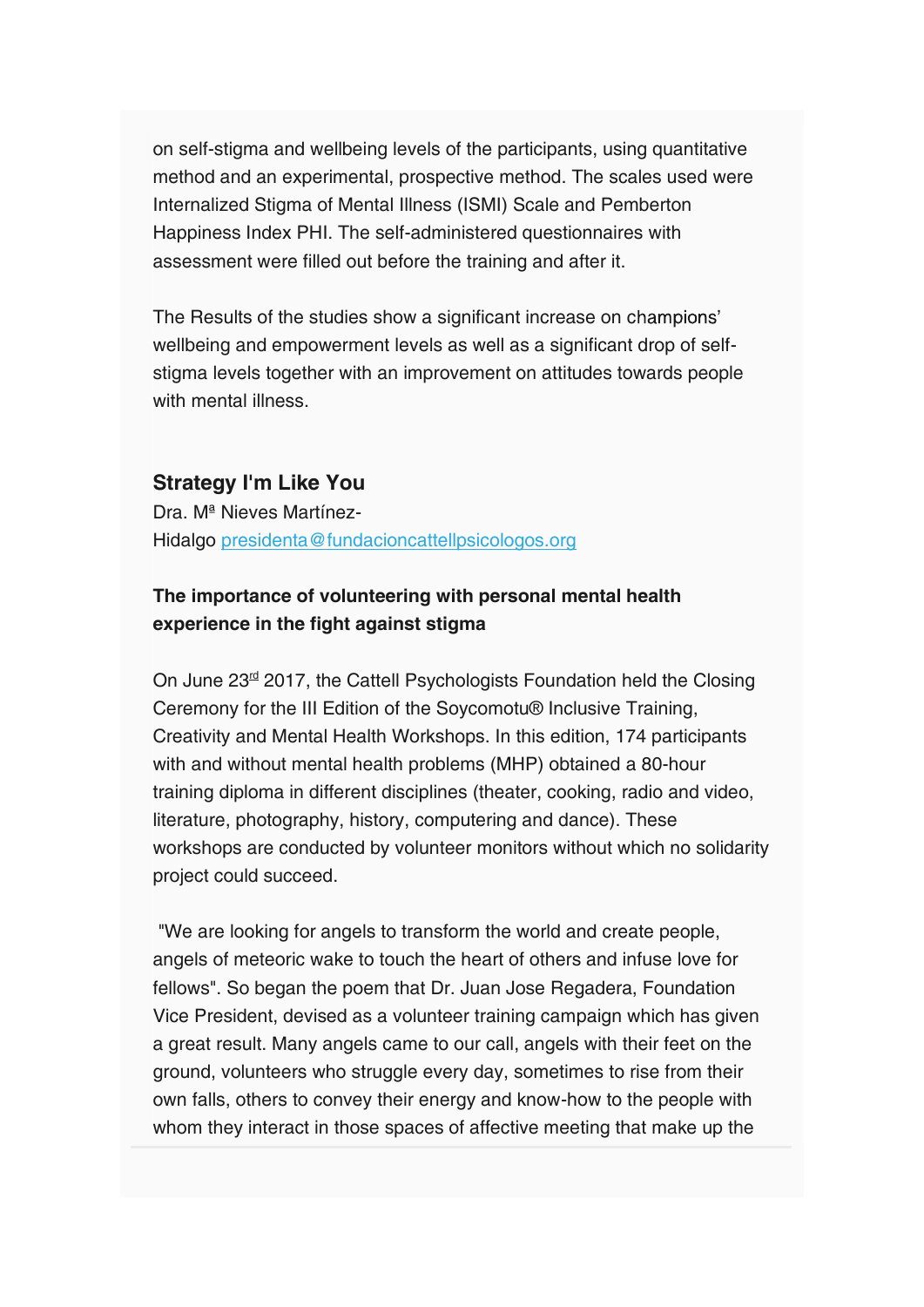workshops of the soycomotu® program. Their life stories are not a fairy tale, but complicated lives full of unforeseen challenges, successes and failures.

These angels are neither psychologists nor psychiatrists, but they understand the human soul. With their sensitivity and experience they are able to stimulate creativity, respecting the rhythms and functional diversity of each participant in their workshops; They are able to realize their dreams by cooperating with those of others. Great individualistic missions are not going anywhere and cooperation as a response to the community needs by joining solidarity projects is our tool to improve the world.

The Cattell Psychologists Foundation was born as a response to a social need, to facilitate the inclusion and social participation of people with MHP in the community, which contributes to their recovery and to a greater social cohesion.

### AUSTRALIA

**SANE** Philip Blackman Philip.blackman@sane.org

#### "Schizophrenia can be a scary, but it doesn't make the people who have it scary"

 To coincide with Schizophrenia Awareness Week (Australia, May 14-20), leading mental health charity SANE Australia launched an awareness campaign aimed at increasing understanding and reducing stigma of schizophrenia, an illness that affects up to one in 100 people. With symptoms of schizophrenia often beginning in people's late teens to mid-20s, SANE Australia's campaign was centered around the personal story of 23-year-old Hannah - an inspiring young University student who lives with schizophrenia. A short and compelling video of Hannah was broadcast through various channels to hundreds of thousands of people, telling the story of her journey from diagnosis to now.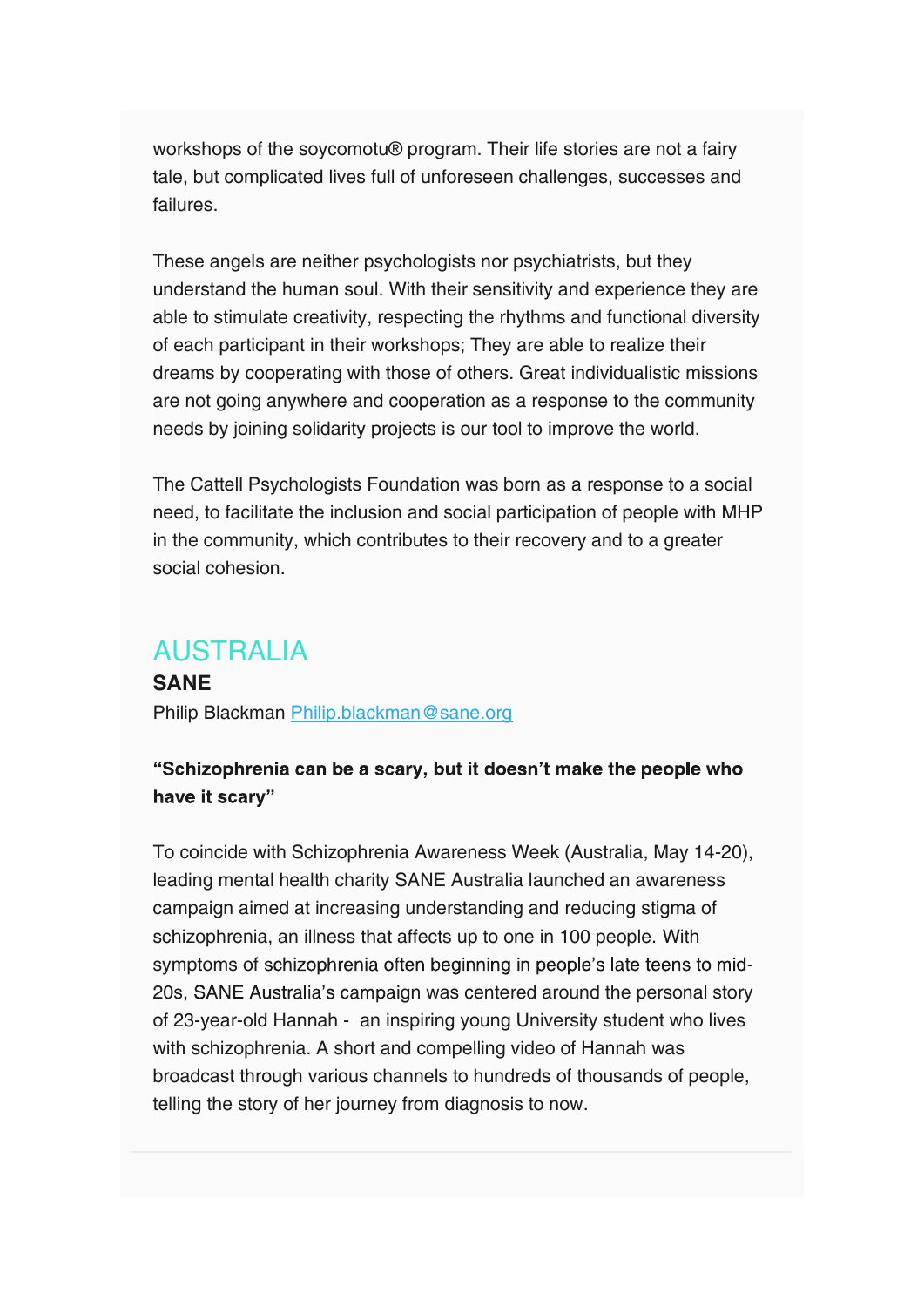"I remember the day when they told me I had schizophrenia. I didn't know much about it at the time, I just knew all the stereotypes s urrounding it," Hannah says. "I was thinking 'Does that mean I'm dangerous? Does it mean that they're going to lock me away?'. "People get all their ideas [about schizophrenia] from horror movies. "They can be really flippant, calling people 'psycho' or 'schizo', and don't realise it has such an impact. "Schizophrenia can be a scary illness, but it doesn't make the people who have it scary people. "We're human, just like everyone else. We all want the same things."

At the conclusion of the two-week campaign Hannah's video story had reached an audience of more than 830,000 Australians while SANE's new Schizophrenia Factsheet & Guide was viewed more than 12,000 times. SANE CEO Jack Heath said stigma and discrimination is still one of the biggest barriers for people to seek the help and treatment they need.

"Schizophrenia remains heavily overrepresented in the suicide statistics with research showing people living with the illness are 13 times more likely to take their life," Mr Heath said. To view Hannah's story and get the facts about schizophrenia, head

to: https://www.sane.org/schizophrenia. Help reduce the stigma, become a StigmaWatcher: https://www.sane.org/changing-attitudes

### SCOTLAND

SEE ME Nick Jedrzejewski nick.jedrzejewski@seemescotland.org

Earlier this year we had a big recruitment drive to help take See Me into the next phase, with a strengthened focus on health and social care.

We are delighted to say that we now have our full See Me team in place. We have increased our team to 16 with extra staff working specifically on health and social care and increased staff in our education, workplace and comms teams.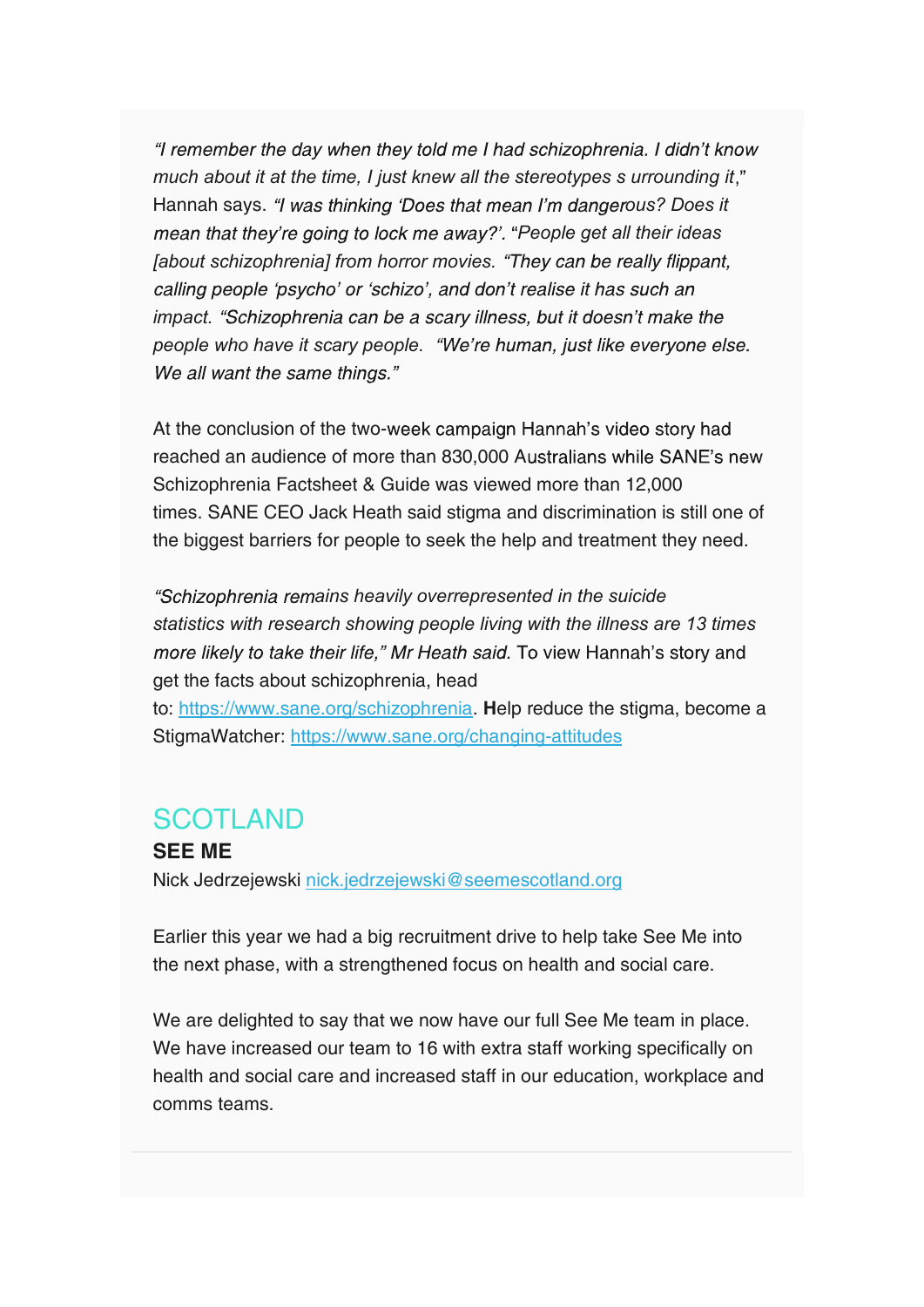You can find out who we all are

here. https://www.seemescotland.org/news-and-blogs/growing-the-seeme-team/

# ENGLAND

#### Time to Change

Louise Penman l.penman@time-to-change.org.uk

### Research shows significant improvement in public attitudes and behaviours

Research shows people's willingness to work, live and continue a relationship with someone with a mental health problem have improved by 11% since 2009.

This has now improved at a higher rate than public attitudes which have improved by 9.6% in the same time period. An estimated 4.1m people in England have improved attitudes towards people with mental health problems since Time to Change started in 2007.

The survey, carried out in December 2016 with analysis by the Institute of Psychiatry, Psychology & Neuroscience, King's College London, reveals that since 2009 there has been:

· 15% increase in willingness to live with someone with a mental health problem (up to 72%)

· 11% increase in willingness to work with someone with a mental health problem (up to 80%)

· 6% increase in willingness to continue a relationship with a friend who had a mental health problem (up to 89%).

https://www.time-to-change.org.uk/news/significant-improvement-publicattitudes-and-behaviours-%E2%80%93-latest-research-shows

Contact: Head of Marketing and Communications, Joanna Kowalski; j.kowalski@time-to-change.org.uk

#### First Time to Change hubs announced

Cumbria, Leeds, Suffolk and West Sussex have been named the first Time to Change hubs in England, new partnerships of local organisations and